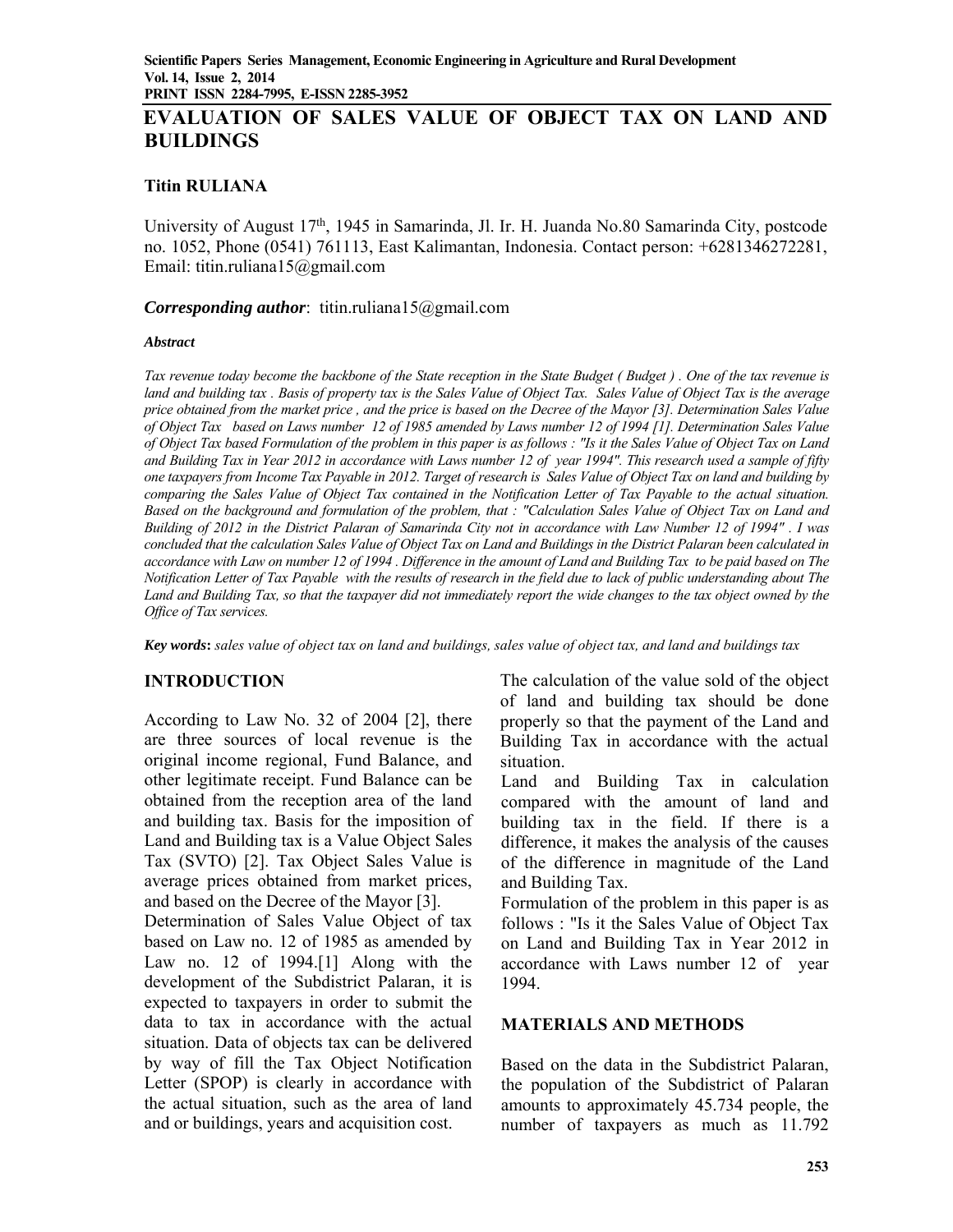**Scientific Papers Series Management, Economic Engineering in Agriculture and Rural Development Vol. 14, Issue 2, 2014 PRINT ISSN 2284-7995, E-ISSN 2285-3952** 

people [4]. Data are presented as a sample of 51 taxpayers.

This study compared the calculation determining the Sales Value Tax Object on Income Tax Payable with soil conditions and building on field. The process of land and building tax calculation applied by the Subdistrict Palaran based on a form Income Tax Payable issued by the Tax Office of Samarinda City.

## **RESULTS AND DISCUSSIONS**

Based on the calculations in accordance with Income Tax Payable - Sales Value of Tax Object over Taxpayer and research in the field, presented data based Income Tax Payable - Land and Building Tax. Data of Land and Building Tax for Year Results.

Here is presented a comparison payable of land and building tax in accordance with Income Tax Payable - Land and Building Tax with research results that:

|  | Table 1: Payable of Land and Building Tax |  |
|--|-------------------------------------------|--|
|  |                                           |  |

| No | Name<br>Taxpayers | Research<br>Data<br>(IDR) | Research<br>Results<br>(IDR) | Comparison<br>(IDR) |
|----|-------------------|---------------------------|------------------------------|---------------------|
|    | Sample No. 1      | 43.630                    | 47.491                       | 3.861               |
| 2  | Sample No. 2      | 19.450                    | 23.950                       | 4.500               |
| 3  | Sample No. 3      | 74.250                    | 54.000                       | 20.250              |
| 4  | Sample No. 4      | 54.086                    | 55.014                       | 928                 |

Source : Taxpayers sample

Based on the analysis and calculations have been performed that calculation Sales Value of Object Tax imposed on taxpayers has been carried out in accordance with Law no. 12 of 1985 as amended by Law no. 12 of 1994 [1]. Calculation of Tax Object Sales Value of land and buildings is influenced by several factors. Tax Objects affected by the location of the land, land use, land use, environmental conditions of land, and land area. To calculate the amount of land and building tax to be paid then it should be known classification of soil (earth) and / or the building which is the object of tax. Classification of Tax Object Sales Value earth is divided into two classifications Sales Value of Tax Object for tax of the plantation sector, forestry, and mining, as well as object classification for tax

Sales Value of Tax Object for tax of rural and urban sectors. Classification of Tax Object Sales Value building is also divided into two classifications Sales Value of Tax Object for the building for the plantation sector, forestry, and mining, and classification Sales Value of Tax Object for the building for rural and urban sectors.

Based on data from 51 samples of research that the 47 samples of research has performing calculations Sales Value of Tax Object on Land and Buildings in the District Palaran Samarinda in accordance with Law no. 12 of 1994 ", while the 4 samples is not in accordance with Law no. 12 of 1994 in calculating Sales Value of Tax Object on Land and Buildings. This can be explained by:

Sample No.1 : classification of land and Sales Value of Tax Object 082 at IDR 48.000.00 /m2, Classification of buildings 027 at IDR  $429,000.00$  /m<sup>2</sup>, the Land and Buildig tax owed at IDR 43.630.00. Based on the study results of the building owned by Sample no. 1 has been developed so that the building area to 79 m2, so that the amount owed the land and building tax payable should be IDR. 47.491.00.

Sample No.2 : classification of land 083 and Sales Value of Tax Object at IDR 36.000.00 / m2. Classification of building 031, Sales Value of Tax Object at IDR 225,000.00, land and building tax payable at IDR 19.450.00. Based on the results of extensive research building owned by Sample no.2 has developed into a  $70 \text{ m}^2$ , so that the amount of land and building tax that should be paid is IDR 23.950.00.

Sample No. 3 : classification of land and Sales Value of Tax Object 084 at IDR 27.000.00 / m<sup>2</sup>, yet there is no a building, land and building tax payable at IDR 74.250.00. Based on the results of extensive research in the field of land owned by Mr. Martorejo reduced to  $2000 \text{ m}^2$ , so the Pajak Bumi dan Bangunan terutang is supposed to be paid the amount of IDR 54.000.00, but because the buyer has not reported to tax so that the burden of payment owned land and building tax is borne by Mr. Martorejo.